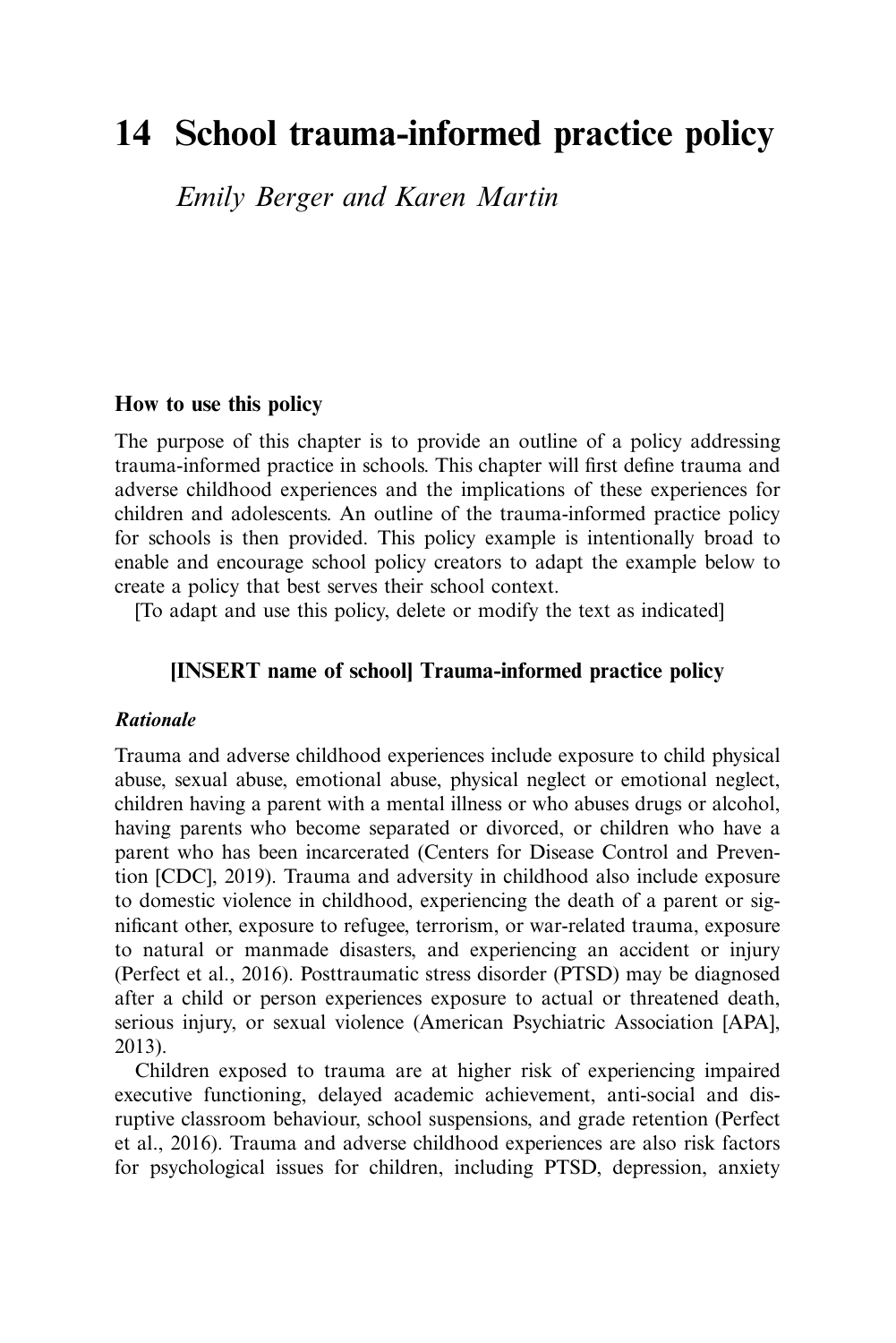disorders, and conduct disorders (Perfect et al., 2016). Adverse childhood experiences also lead to greater engagement in health risk behaviours (e.g., alcohol abuse, drug use), physical morbidity, lowered academic achievement, higher unemployment, and welfare dependence in adulthood (CDC, 2019; Kezelman et al., 2015). More than two-thirds of children in the USA have been reported to experience at least one traumatic event before they are 16 years of age (Copeland et al., 2007).

#### Purpose

This school policy aims to address the issue of the impact of trauma and adverse childhood experiences on children in schools using a trauma-informed practice framework. It is recommended that all schools have a traumainformed practice policy. It is important to note that this policy does not address school mandatory reporting policy of child abuse and neglect. This policy should be used in conjunction with [INSERT name of school] policy on mandatory reporting of child abuse and neglect.

#### Scope

This policy applies to all school staff members, including teachers, school leaders, and school mental health workers for [INSERT name of school], and parents and students of [INSERT name of school]. The specific roles and responsibilities of school staff are listed according to the four Rs of traumainformed practice (see the following section) that were developed by the Substance Abuse and Mental Health Services Administration (SAMHSA, 2014), and the research evidence suggesting a whole-school education, support, and coaching program in response to childhood trauma (Berger, 2019; Dorado et al., 2016).

This policy does not include offending parents/carers, defined as the "parents who perpetrated the trauma for which the child is receiving treatment such as a parent who perpetrated the child's sexual abuse or domestic violence" (Cohen & Mannarino, 2015, p. 557).

[INSERT specific roles and responsibilities of individuals or teams]

#### Policy statement

[INSERT name of school] will use the Substance Abuse and Mental Health Services Administration (SAMHSA) four Rs or a similar model to guide delivery of trauma-informed professional learning to school staff members. The four Rs include:

- Realisation of the impact of trauma and the potential pathways to recovery
- Recognition of the signs and symptoms of trauma in students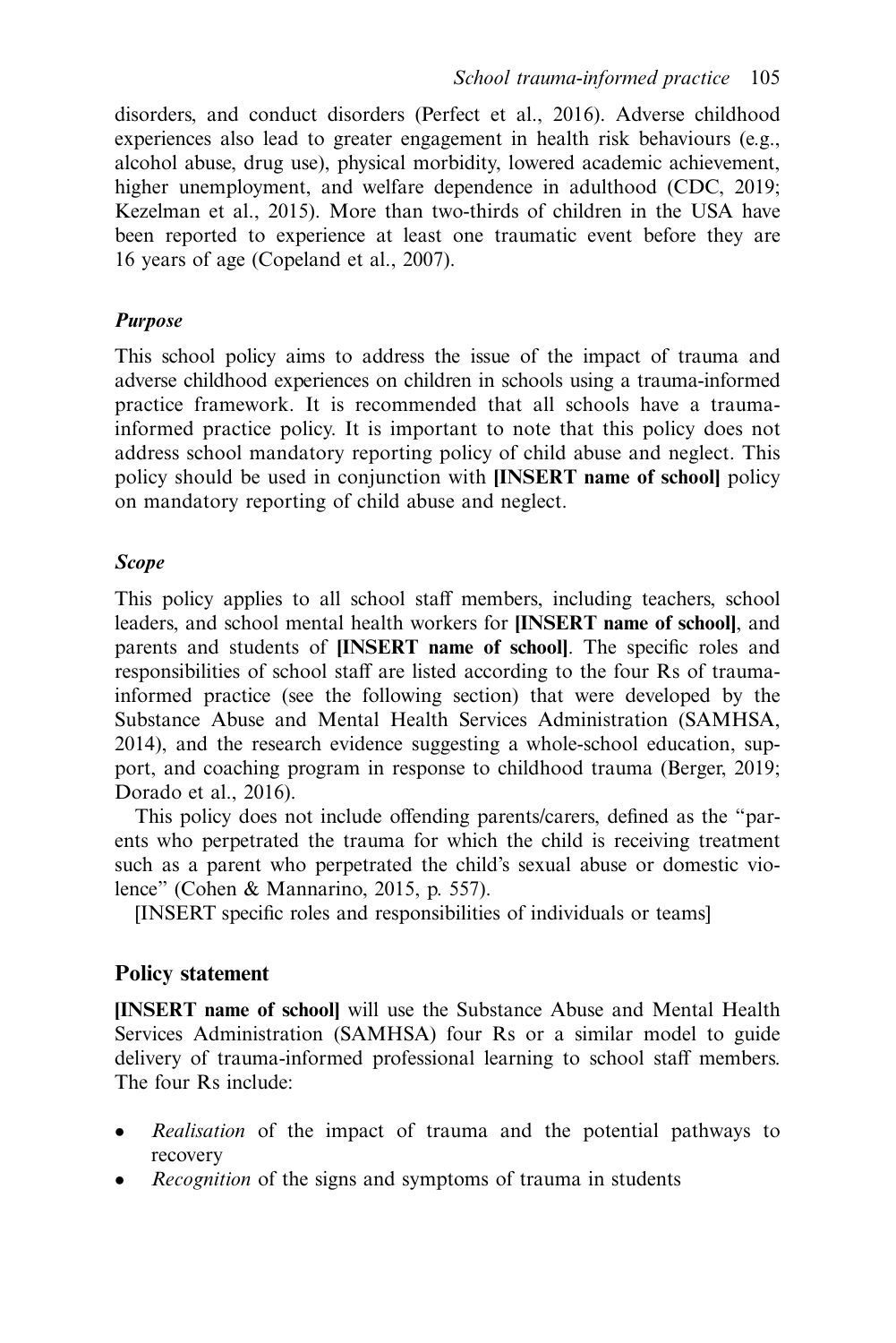#### 106 Berger & Martin

- Responding to students impacted by trauma by incorporating knowledge about trauma and trauma-informed practice into classrooms and within [INSERT name of school]
- Resisting Re-traumatisation of students and secondary (vicarious) trauma of school staff through use of trauma-informed school policies, procedures, and practices (SAMHSA, 2014).

Realisation: **[INSERT name of school]** will ensure that all school staff members have access to professional learning about events and experiences that are considered traumatic and the potential effects of trauma and adverse childhood experiences on students (SAMHSA, 2014).

Recognition: **[INSERT name of school]** will ensure that all school staff have access to professional learning about the signs and symptoms that a student may have been exposed to trauma or adversity (SAMHSA, 2014).

Responding: [INSERT name of school] will ensure that all school staff have access to professional learning and ongoing coaching about incorporating knowledge of trauma and trauma-informed practice into classrooms and within **[INSERT name of school]** (SAMHSA, 2014).

Resisting Re-traumatisation: **[INSERT name of school]** will ensure that all students and school staff members are supported to avoid re-traumatising students who have experienced adversity or trauma, and to prevent secondary (vicarious) trauma of staff, through trauma-informed school policies, procedures, and practices (SAMHSA, 2014).

## Roles and responsibilities of school staff

#### All school staff roles and responsibilities

All school staff are responsible for attending professional learning about trauma and how to implement trauma-informed practice in [INSERT name of school].

#### School leaders' specific roles and responsibilities

- School leaders at [INSERT name of school] will invest in trauma-informed practice, policy, and procedures within [INSERT name of school]. School leaders will invest through: ensuring that all school staff receive traumainformed professional learning; allocating appropriate facilities (e.g., therapy rooms, quiet spaces) for students exposed to trauma; employment of school staff who can provide trauma screening, assessment, and intervention services; and allocating school staff who can track and monitor the use of and recommend changes to the trauma-informed approach at [INSERT name of school].
- At [INSERT name of school] school leaders will: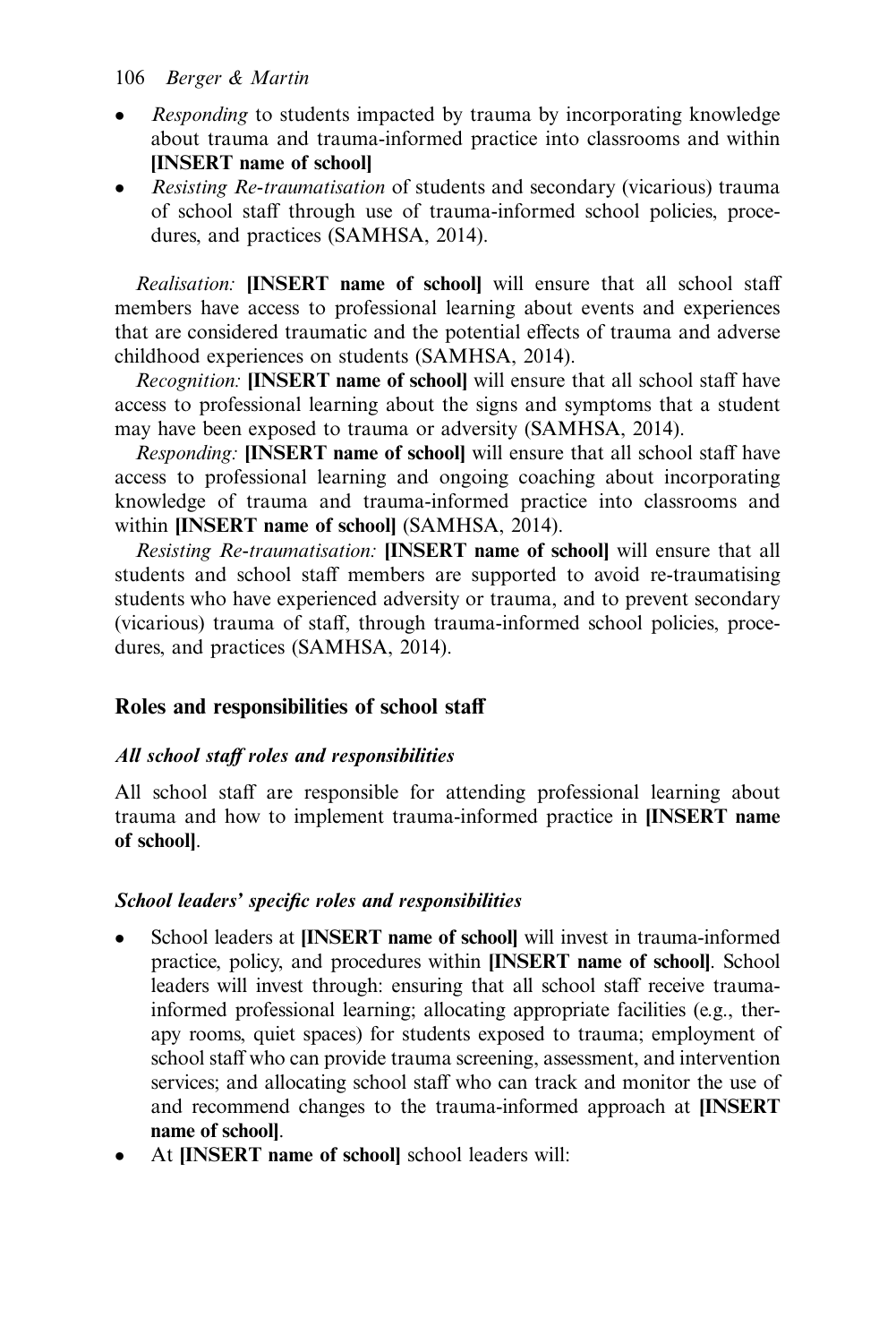- Attend professional learning on the implementation of trauma-informed practice. This professional learning will encompass how to provide coaching and debriefing to school staff members, information on noticing the signs and symptoms of secondary (vicarious) traumatic stress among school staff, and detail how to support parents/carers of students exposed to trauma.
- Deliver a written school trauma-informed practice policy at [INSERT name of school] and ensure that all school staff members are familiar with this policy and the school mandatory reporting policy.
- Ensure that all school staff at [INSERT name of school] have received professional learning on childhood trauma and trauma-informed practice.
- Provide coaching and debriefing to school staff as they respond to students who have experienced trauma and when they use the principles of trauma-informed practice.
- Ensure that the physical environment of [INSERT name of school] is equipped to support the emotional regulation of students who have experienced trauma and the coaching and debriefing practices of school staff personnel.
- Refer students and parents/caregivers of students who have experienced trauma to mental health services and ensure that all parents/guardians are provided with information about the trauma-informed practice policies and procedures used at [INSERT name of school].
- Develop referral pathways to mental health providers and community services who can provide support to trauma-exposed students and their parents/guardians.

## School mental health workers' specific roles and responsibilities

At [INSERT name of school] school mental health staff will:

- Attend professional learning on the implementation of trauma-informed practice. This professional learning will encompass how to provide coaching and debriefing to school staff team members, information on noticing the signs and symptoms of secondary (vicarious) traumatic stress among school staff, and detail how to support parents/carers of students exposed to trauma.
- Consult with school leadership on a written school trauma-informed practice policy at [INSERT name of school] and ensure that all school staff are familiar with this policy and the school mandatory reporting policy.
- Ensure that all school staff members at [INSERT name of school] have received professional learning on childhood trauma and trauma-informed practice.
- Provide coaching and debriefing to school staff as they respond to students who have experienced trauma and when they use the principles of trauma-informed practice.
- Ensure that the physical environment of [INSERT name of school] is equipped to support the emotional regulation of students who have experienced trauma and the coaching and debriefing practices of school staff.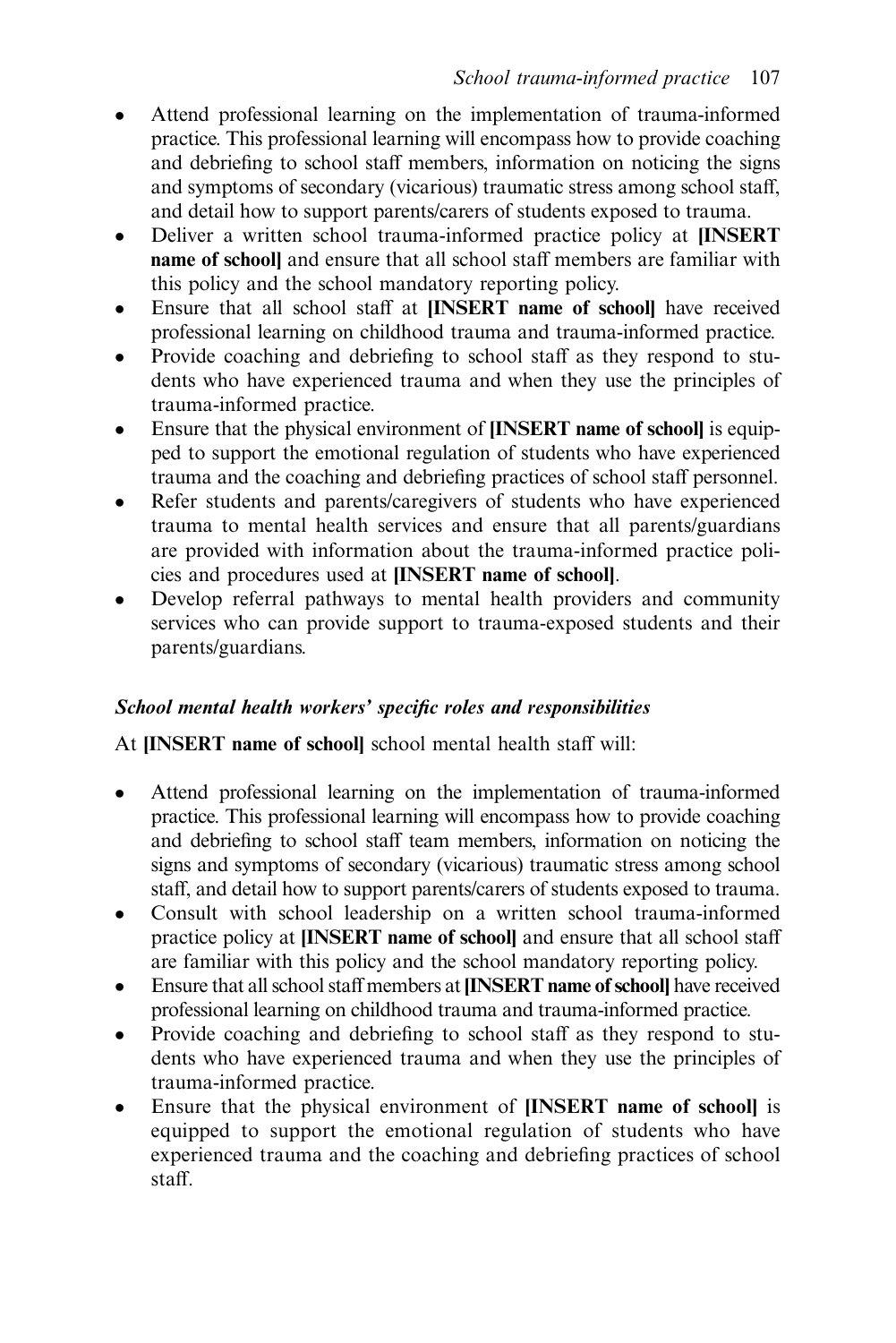#### 108 Berger & Martin

- Refer students and parents/caregivers of students who have experienced trauma to mental health services and ensure that all parents/guardians are provided with information about the trauma-informed practice policies and procedures used at [INSERT name of school].
- Attend professional learning about screening, assessment, and group and individualised treatment of trauma and traumatic stress disorders of children and adolescents.
- Provide screening, assessment, and group or individualised treatment to students who have experienced trauma. Including and supporting nonoffending parents/carers during therapy is also recommended where possible (Cohen & Mannarino, 2015; Jaycox et al., 2009).
- Develop clear referral pathways to mental health providers and community services who can provide support to trauma-exposed students and parents/guardians.
- Liaise on a regular basis with the leadership team at [INSERT name of school], to ensure consistency in approach towards the student's wellbeing.

## School trauma-informed practice principles

[INSERT name of school] will use an evidence-based trauma-informed framework (for example, the Attachment, Regulation, and Competency [ARC] framework) when responding to students who have been impacted by trauma (Blaustein & Kinniburgh, 2018; Dorardo et al., 2016; Holmes et al., 2015). The ARC framework consists of the following school trauma-informed approaches, and this model is consistent with other evidence-based models for trauma-informed practice in schools (Berger, 2019).

Foundational Strategies: Foundational Strategies consists of enhanced student Engagement, Education, and Routines and Rhythms (Blaustein & Kinniburgh, 2018).

Attachment: There are three pillars within the student-parent/caregiver Attachment domain – Caregiver Affect Management, Attunement, and Effective Response (Blaustein & Kinniburgh, 2018).

Regulation: There are two target areas within the Regulation domain for students' emotional regulation – Identification and Modulation (of emotions; Blaustein & Kinniburgh, 2018).

Competency: There are three target areas within the student enhanced Competency domain – Improved student: Executive Functions, Self-Development and Identity, and Relational Connection (Blaustein & Kinniburgh, 2018).

Trauma-Experience Integration: Trauma-Experience Integration is the principle of increasing students' Distress Tolerance and Regulation, Curiosity and Reflection, and Engaging in Purposeful Action (Blaustein & Kinniburgh, 2018).

[INSERT name of school] will deliver the Attachment, Regulation, and Competency (ARC) trauma-informed framework (or similar framework) across four tiers including: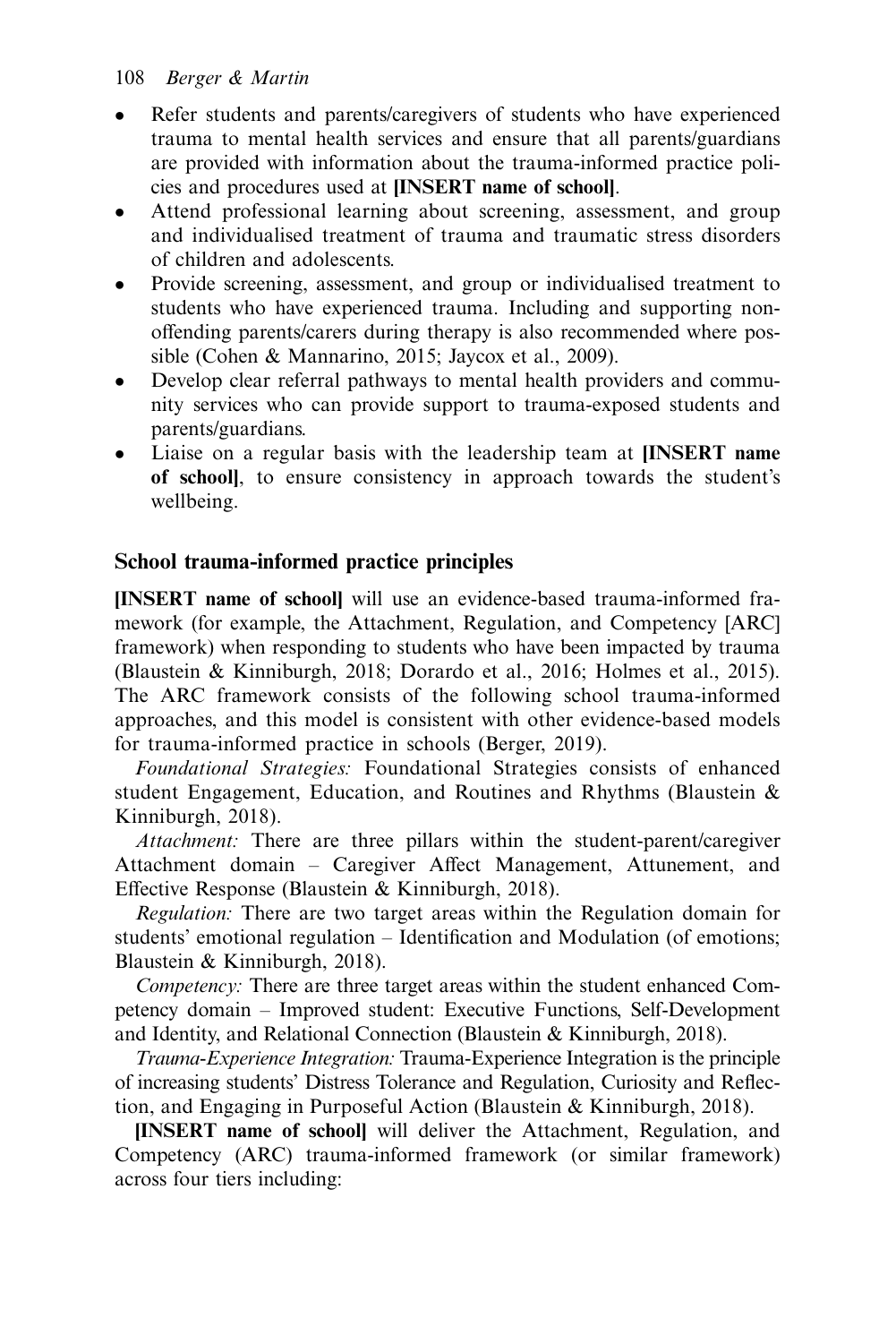- 1 Professional learning for all school staff personnel about childhood trauma and trauma-informed practice
- 2 Ongoing group-based professional learning for school staff team members and group-based intervention for students who have been exposed to trauma
- 3 Ongoing individualised coaching for school staff members and individualised intervention for students who have been exposed to trauma
- 4 Engagement with external mental health providers and community services and education for parents/guardians about trauma-informed practice (Berger, 2019; Dorado et al., 2016).

## **Rating** Evidence of Generalizability Implementation Nature and **Potential for** quality of impact Ease Impact evidence base \*\*\* \*\*\*

#### Rating of evidence base

Figure 14.1. School Trauma-Informed Practice Rating of Evidence.

Author Note. This policy is based on growing evidence about the effectiveness of traumainformed practice for improved student wellbeing and teacher wellbeing. Research is of moderate quality but with some potential bias regarding the outcomes of traumainformed care. The research evidence used in the policy demonstrates moderate levels of impact but with limited evaluation of the outcomes of trauma-informed practice across time and settings. Minimal evidence has been provided on the effectiveness and sustainability of trauma-informed practice across different educational settings and student groups. Trauma-informed practice policy requires initial and ongoing training for all school staff, access to mental health professionals both within and external to the school, and changes in the school environment to facilitate student and staff wellbeing. School trauma-informed practice policy will address the initial and ongoing social, emotional, behavioural, and learning needs of the two-thirds of students impacted by trauma, as well as the needs of their parents/carers, and prevent re-traumatisation of children. It will also prevent secondary (vicarious) trauma and burnout among school staff members.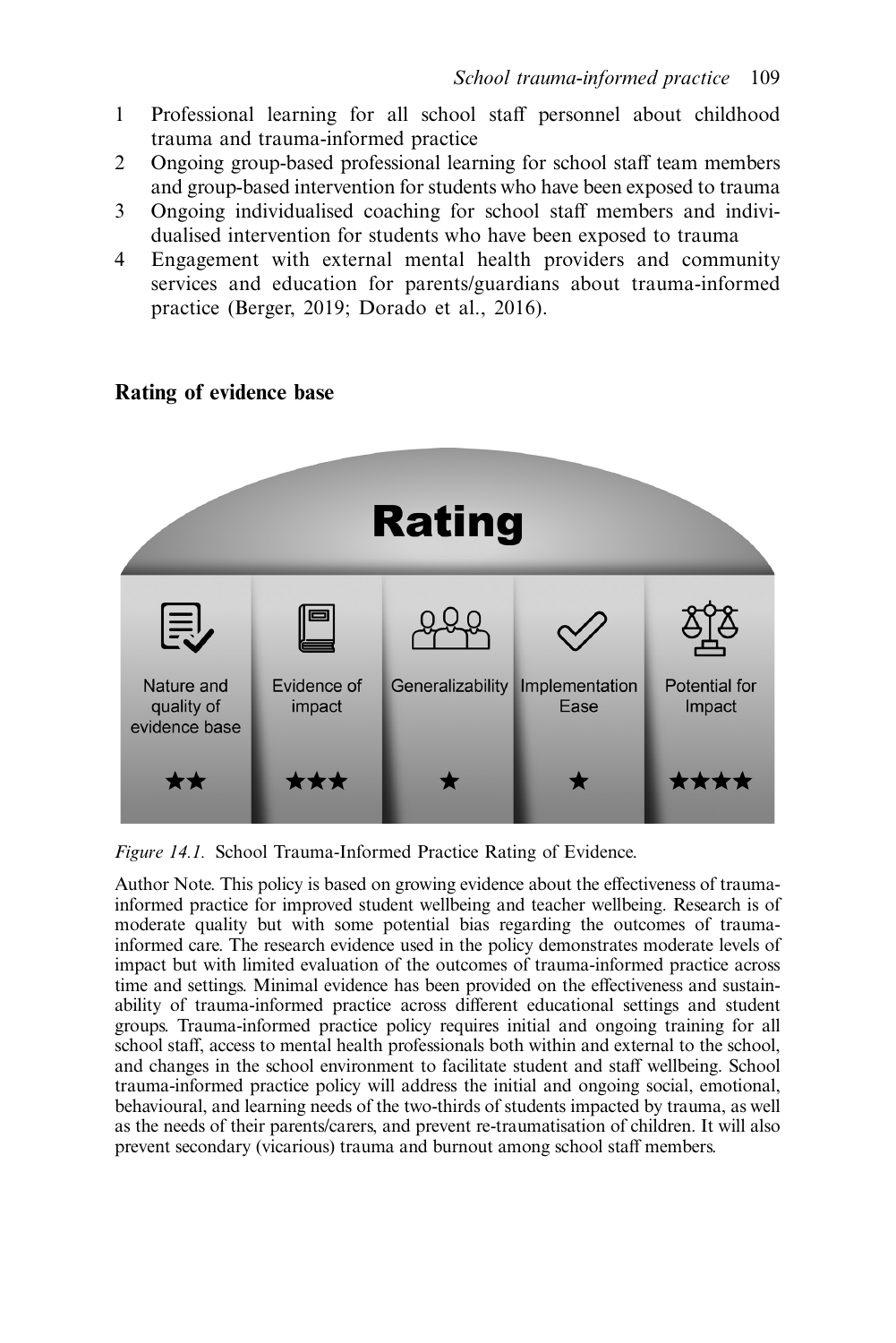#### 110 Berger & Martin

## Authorship

Dr Emily Berger, Monash University Dr Karen Martin, The University of Western Australia [INSERT RELEVANT STAFF MEMBERS]

## Related policies

[INSERT RELEVANT POLICY AND DOCUMENTS] Student wellbeing interventions Personalised wellbeing planning Supporting transitions School belonging Teacher wellbeing Youth homelessness Managing family violence Mandatory reporting

## Date of ratification

This policy was ratified on [INSERT DATE].

## Date of review

This policy will be reviewed by [INSERT DATE].

## Further reading

- Blaustein, M. E., & Kinniburgh, K. M. (2018). Treating traumatic stress in children and adolescents (2nd ed.). The Guilford Press.
- Cohen, J. A., Mannarino, A. P., & Deblinger, E. (2017). Treating trauma and traumatic grief in children and adolescents (2nd ed.). The Guilford Press.
- Substance Abuse and Mental Health Services Administration (SAMHSA). (2014). SAMHSA's concept of trauma and guidance for a traumainformed approach. [https://ncsacw.samhsa.gov/user](https://ncsacw.samhsa.gov/)files/files/SAMHSA\_ [Trauma.pdf](https://ncsacw.samhsa.gov/)

## Expert consultation

Consultation to enact this policy is required with school mental health professionals, including school psychologists and counsellors, and with external mental health and community wellbeing services.